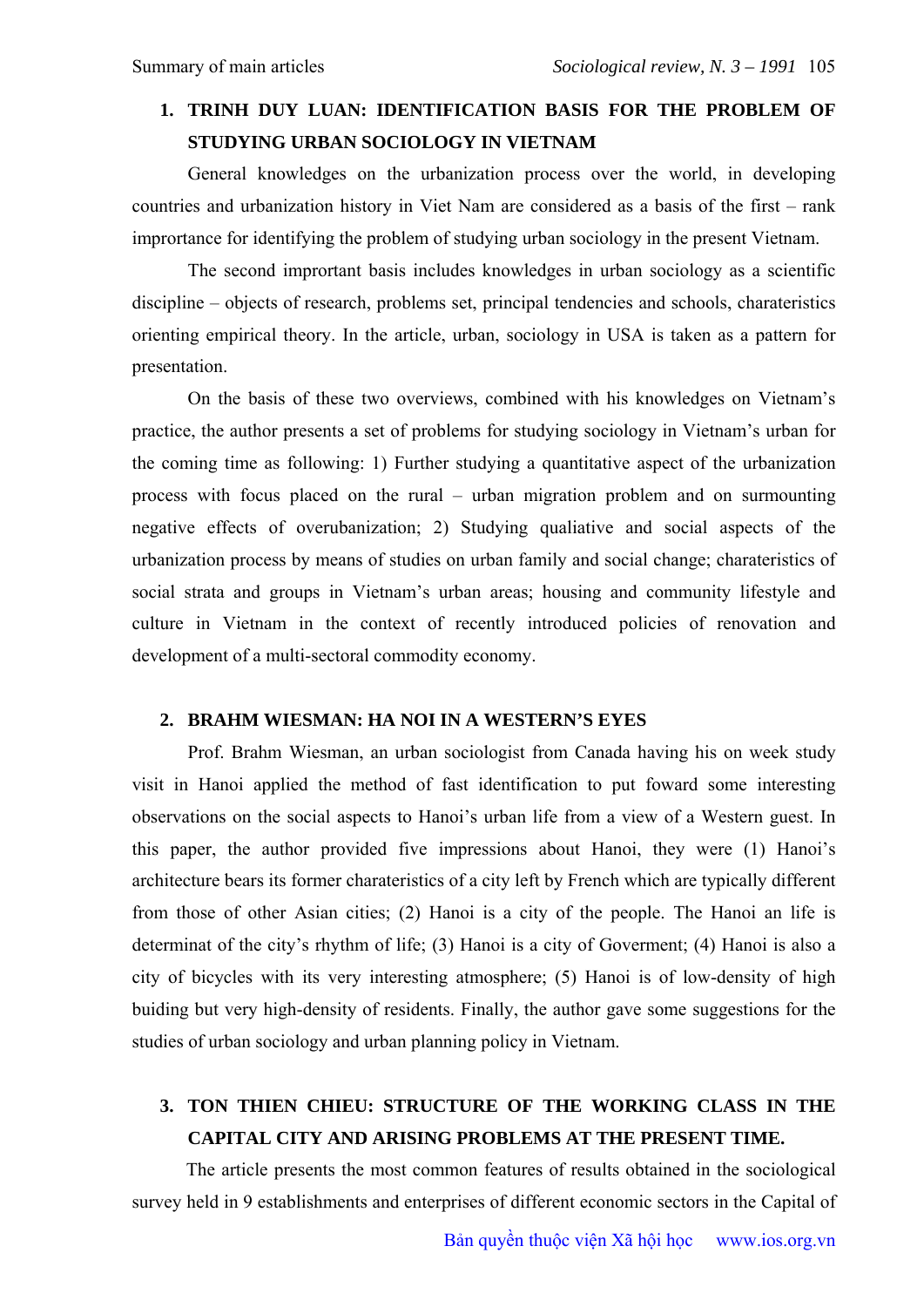Hanoi late 1990. Going into detailed examination and explanation of characteristics and resons of the observed uncontinuity in the structure of workers and labourers of the Capital city, the author has pointed out the necessity of re-training workers, not only relating to professional skill but also consciousness relevant to the new mecanis of business autonomy. The catual image of workers' collectives along with socio-economic factors influecing the socio-psychologic climate of these collectives; the situation of worker's material and spiritual life, as well as their aspirations are analyzed by the author in this paper.

## **4. TRUONG XUAN TRUONG: SOME ISSUES ON CULTURAL CONSUMPTION OF WORKERS IN THE CAPITAL CITY**

From the concept of considering cultural consumption as the most essential field in studying cultural sociology, the author presents some characteristics of culrural consumption of Hanoi's workers using results of the sociological survey held late 1990. While affirming the remarkable progress in laboures' livehihood which is favourable to their cultural consumption, the author has simultaneously pointed out a reverse effect – a great reduction of their fund of free time. Some spectific fields of cultural consumption of Hanoi's labourers such as education, imformation consumption, artistic entertainment, resting, recreation are rather deepply analyzed by the author.

## **5. A GROUP OF SCHOLARS – SOCIOLOGICAL FORUM: WORKERS IN THE CAPITAL CITY: SITUATION SOCIAL POLICY.**

In this section there are excerptions of eight reports presented at the Seminar "Workers in the Capital City: Situation – Social policy". Prof. Tuong Lai, in his opening speech, has accentuated the importance of using properly sociological tools in order to objectively recognize the real situation of workers in the Capital city, to correctly foresee its trends, and thus to put forward scientifically – based suggestions. The authors Nguyen Minh Luan, Nguyen Duc Truyen, Tran Van Tien have presented some general issues on the state of the Capital's workers in the present period of renovation, particularly social effects resulting from the implementation the Resolution No 176/HĐ in Hanoi. Analyzing the situation of workers' livelihood, th author Trinh Duy Luan has shown the uncertainty of income and its differentiation among different groups of the Capital's workers as well as the observed low adaptability of a part of workers toward a new mecanism... The author Nguyen Huu Minh has deeply analyzed the impact of different factors on the formation of qualified workers in Hanoi's enterprises. To have a basis for comparison, the author Bui Dinh Bon has presented some forecasts on changing tendency of the working class in the new period and the author